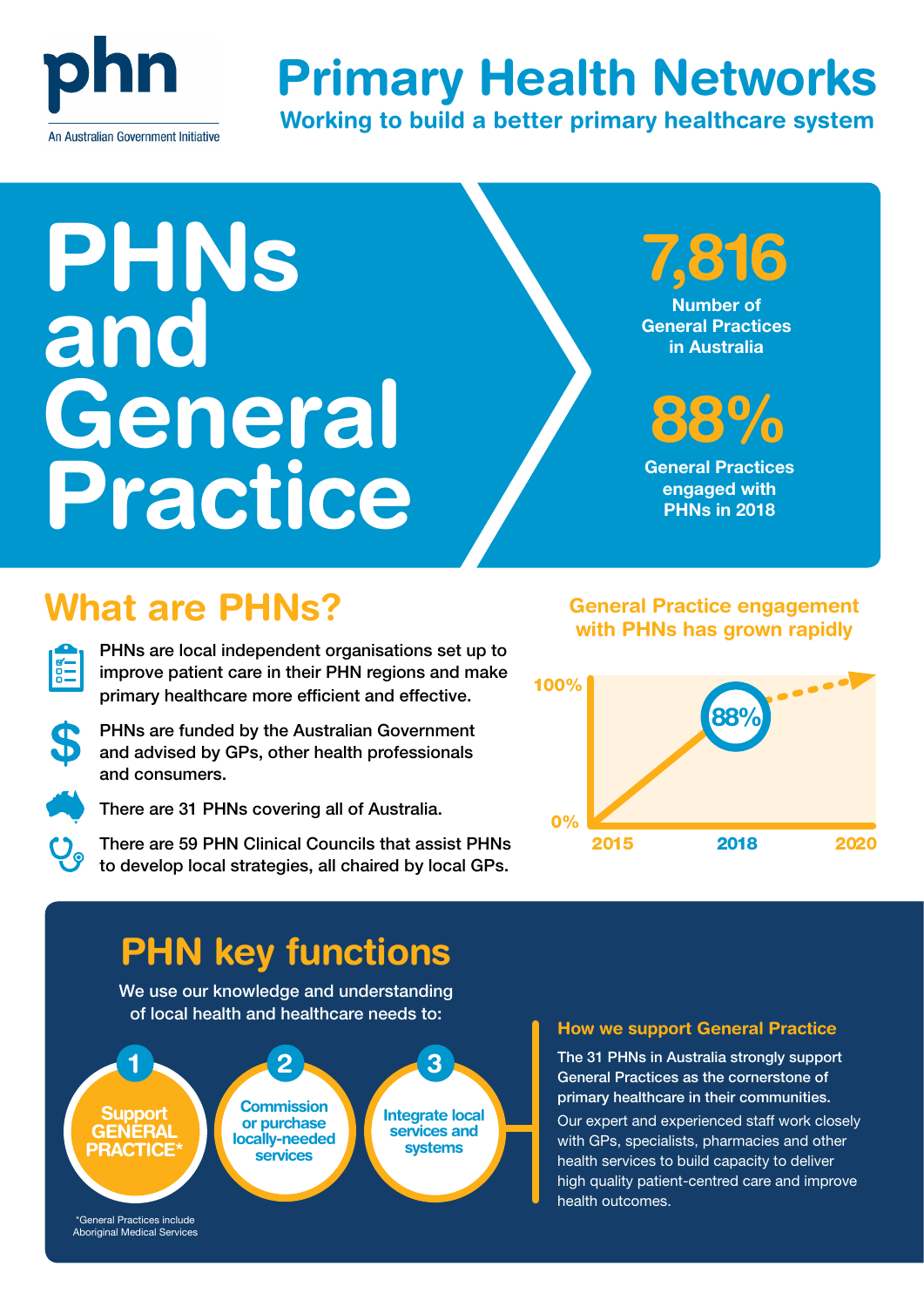# Why we support **General** Practice

GPs are the frontline of healthcare in Australia. Investing in strong GP-led primary healthcare helps people to lead healthier lives and if they become unwell, to receive the right care, in the right place, at the right time.

#### The case for change in primary healthcare

Evidence from both Australia and overseas suggests that general practice will have a stronger role in healthcare to prevent and manage chronic disease.

Better knowledge, better treatments and less exposure to health risks means we are now living longer than ever before.

But as our population ages we are living with more chronic diseases such as diabetes, kidney disease, cancer and cardiovascular disease.

These diseases and related conditions are best managed within a primary care setting incorporating multidisciplinary teams, with appropriate support from hospitals.

International evidence suggests that integrated and coordinated primary healthcare systems focused on the needs of the individual are what work best.

PHNs were created to work with regional partners in making these changes, tailored to local needs. Community needs assessments are an integral part of this work.

### What primary healthcare will look like in the future

| <b>Today</b>                                  | <b>Future</b>                                    | <b>Reason</b>                                                                                                                      |
|-----------------------------------------------|--------------------------------------------------|------------------------------------------------------------------------------------------------------------------------------------|
| <b>Treating sickness</b><br>episodes          | Managing the health<br>of populations            | Health is managed before during and after<br>sickness, leading to fewer hospital admissions<br>and a more efficient system overall |
| <b>Clinician-directed</b>                     | Patient-clinician partnership(s)                 | Patient input to care brings better results                                                                                        |
| <b>Specialty-based</b>                        | Primary care driven                              | Joined-up services needed to deliver<br>holistic care for chronic diseases, with<br>patients at the centre                         |
| <b>Fragmented care</b>                        | <b>Coordinated care</b>                          |                                                                                                                                    |
| <b>Individual patient files</b>               | Integrated electronic records                    |                                                                                                                                    |
| <b>Managing accepted</b><br>health treatments | Evidence-based<br>medicine                       | Some treatments are not supported<br>by evidence                                                                                   |
| <b>Paying for inputs</b>                      | <b>Blended payments</b>                          | Payment for outcomes rather than inputs                                                                                            |
| <b>Competitive provider</b><br>relations      | Cooperative payer-provider<br>relations          | Healthcare should be affordable for<br>individuals and Australia as a whole                                                        |
| <b>Numerous funding sources</b>               | Joint commissioning within<br><b>PHN</b> regions | More efficient use of resources within<br>each PHN region                                                                          |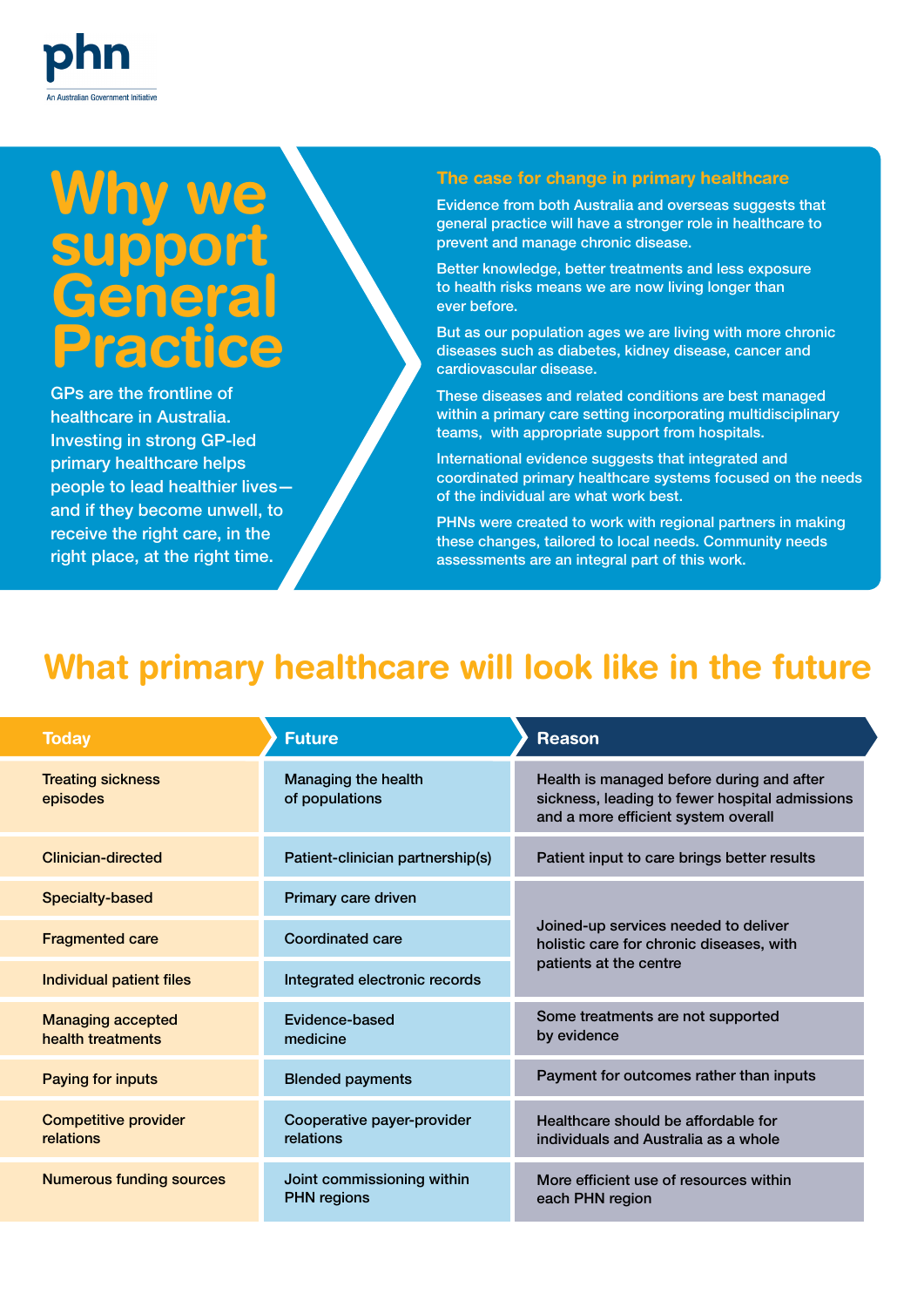### Primary Health Networks

# **General** Practice how PHNs assist

- We have on-the-ground expertise and experienced staff who work directly with general practices.
- We know General Practice, and know every business is different—so we are flexible in our approach.
- We aim to deliver the right support at the right time that matches professional needs and interests.
- A suite of programs and services can be tailored to individual requirements.

### PHN activities – some examples

#### Care coordination (joined-up services)

We set up networks that improve care coordination across general practices, hospitals, pharmacies, specialists and allied health services.

#### Clinical decision support

We consult with expert clinicians to produce GP clinical decision support pathways for your local region.

We smooth pathways to and from local hospitals while reducing avoidable admissions.

#### Quality improvement

We design quality improvement initiatives and support the adoption of best practice care across areas including chronic disease, mental health, diabetes, immunisation, Closing the Gap, and sexual health.

#### Data

We support General Practices to use their data to improve care for their patients.



#### GP-referred services

We strengthen local availability of services such as allied health and mental health through commissioning activities designed to meet local needs.

#### Digital health

We support General Practices with My Health Record set-up and implementation, as well as with other digital health innovations such as telehealth and e-referrals.

#### Practice accreditation

We support General Practices to meet practice accreditation requirements.

#### Grants and assistance

We provide information about government funding and assistance programs.



#### **Training**

We offer, and connect GPs and practice staff with, education, training and networking events.